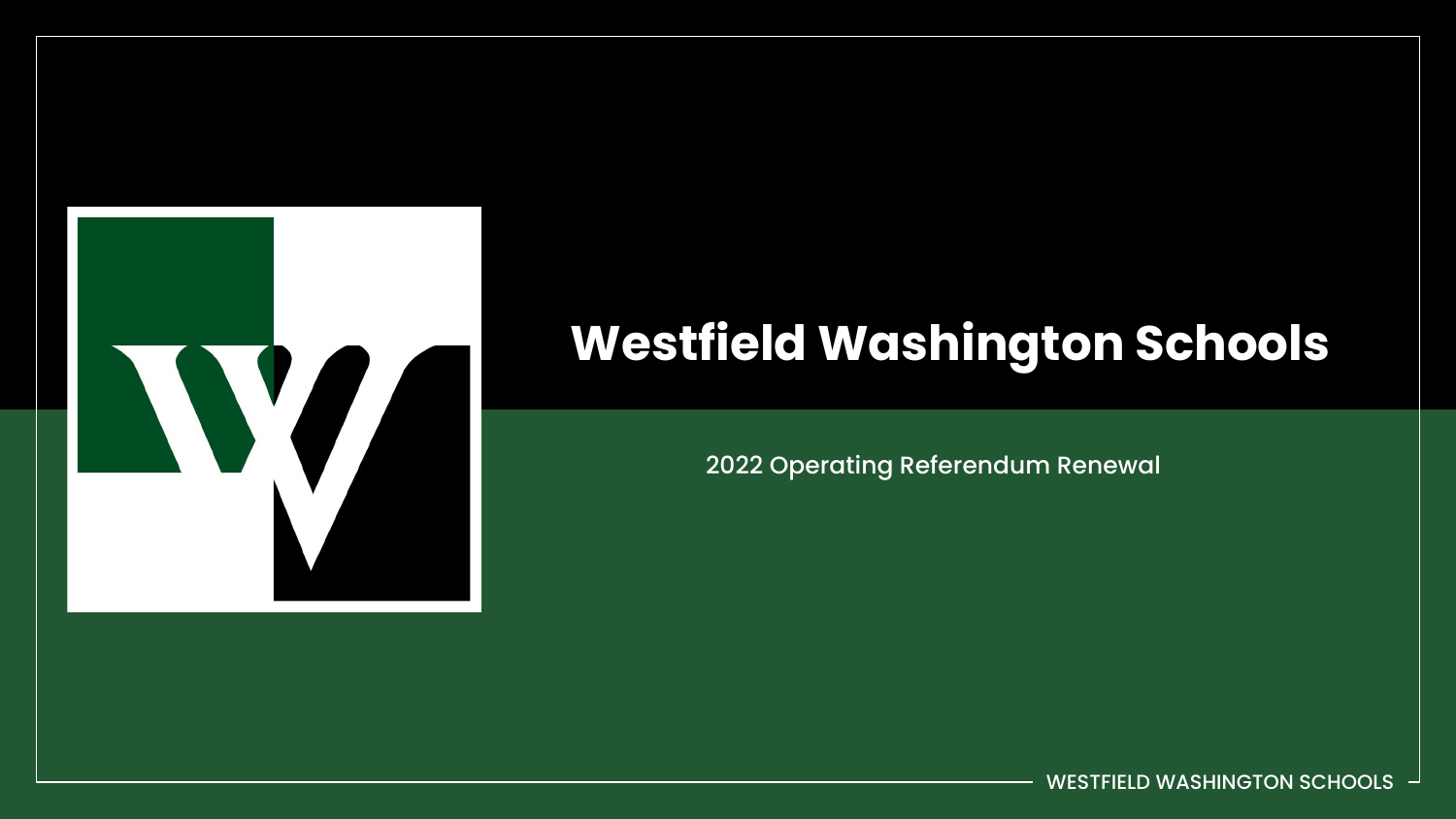

## **Community Meeting Dates**

• To Be Decided – Fall 2022

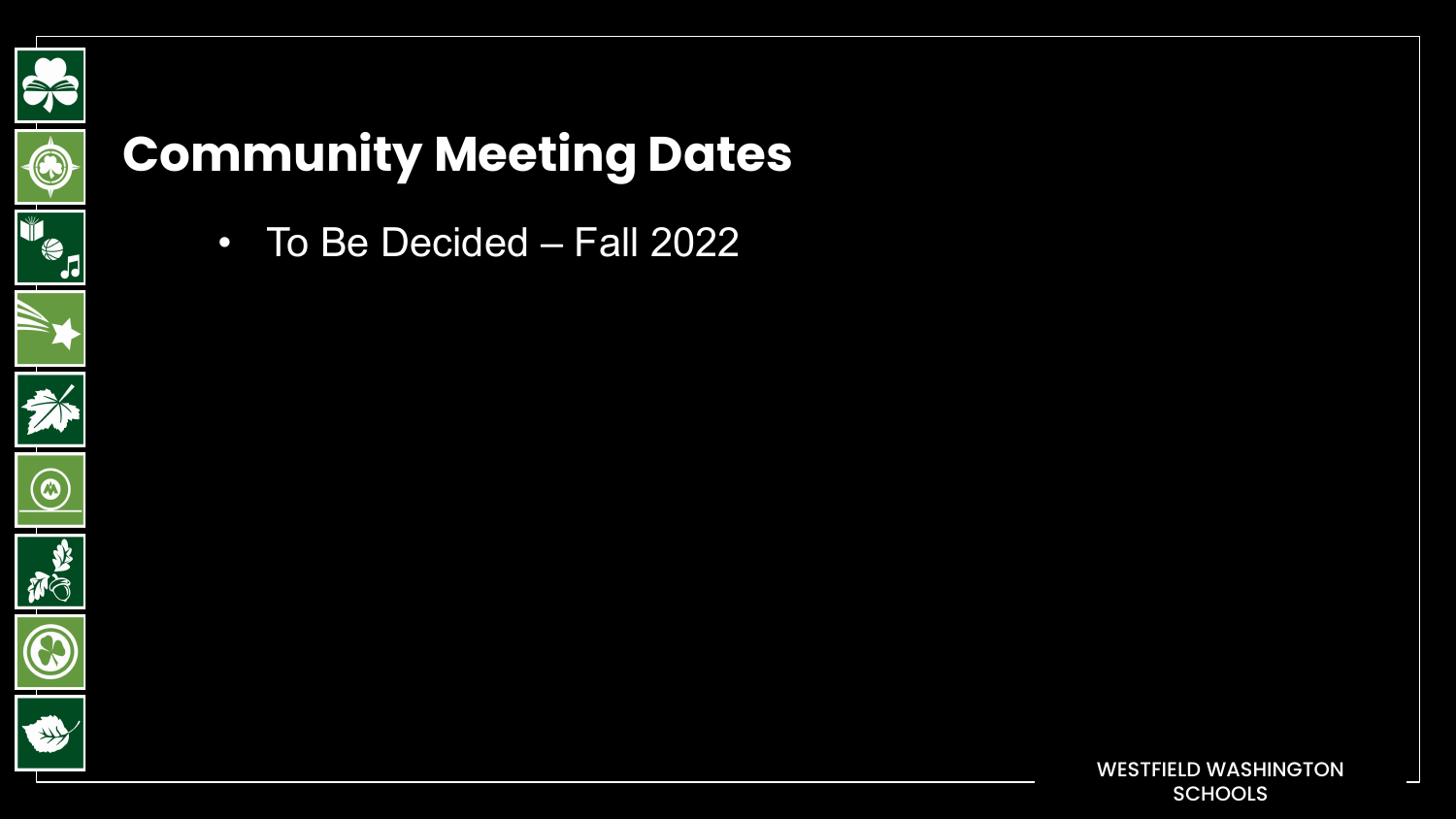

#### **Board of School Trustees**

- Rebecca Ogle
- Bill Anderson
- Amber Willis Secretary
- Jimmy Cox Member
- Mike Steele Member

President Vice-President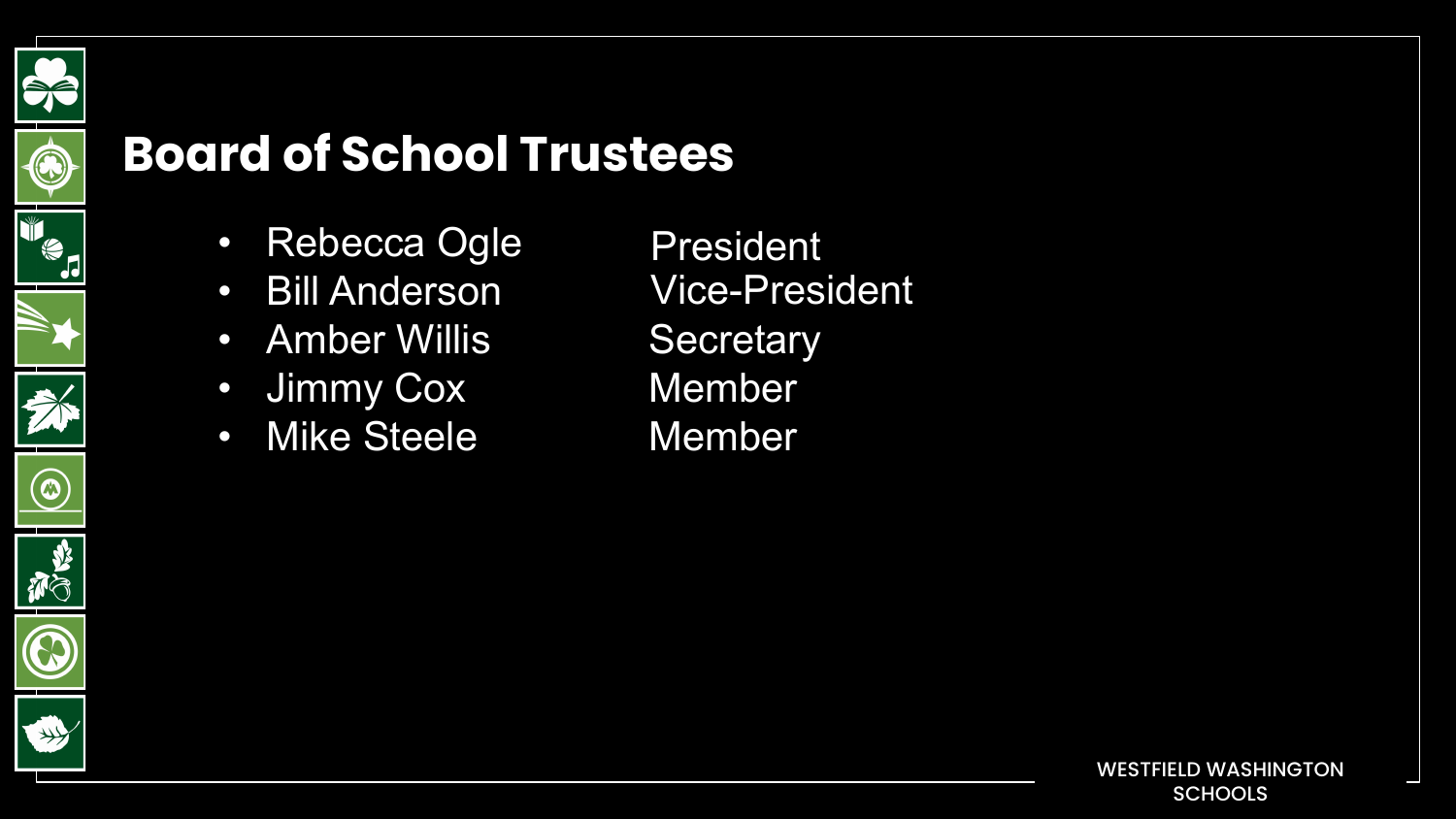

• 98.3 Percent Graduation Rate



## A



based on state test passing rates, student growth year over year, graduation rate, and college and career readiness



A+ Teachers A+ Academics A+ College Prep





# Top 4% **Nationwide**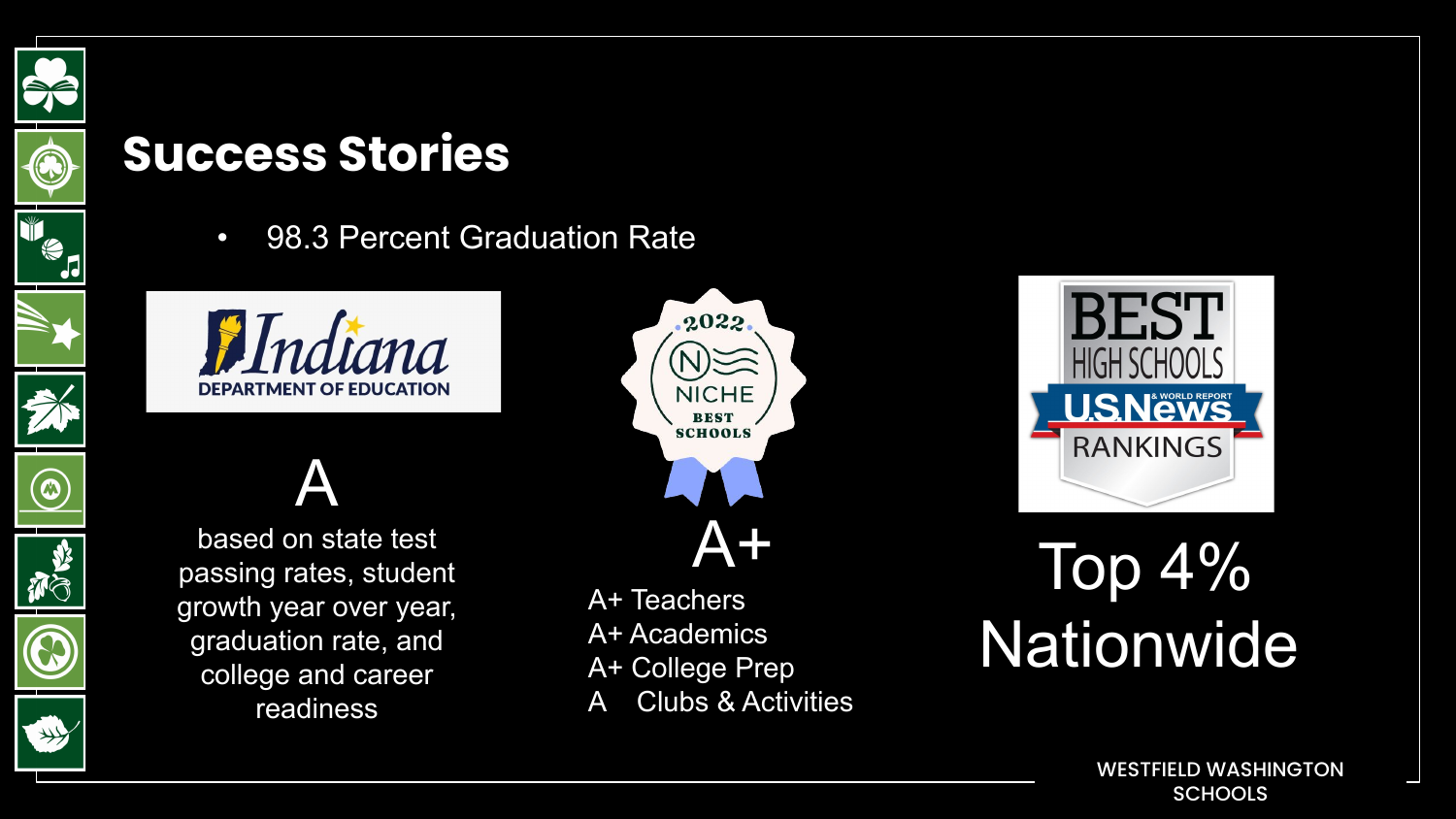

- MGES #1 in state for Spell Bowl and #3 in state for Math Bowl
- MGES Teacher Mitzi Johnson named a Lilly Endowment Teacher Recipient
- SSES started the student leadership ambassador program
- SSES completing phase 1 of the WWS Nature Preserve serving all WWS students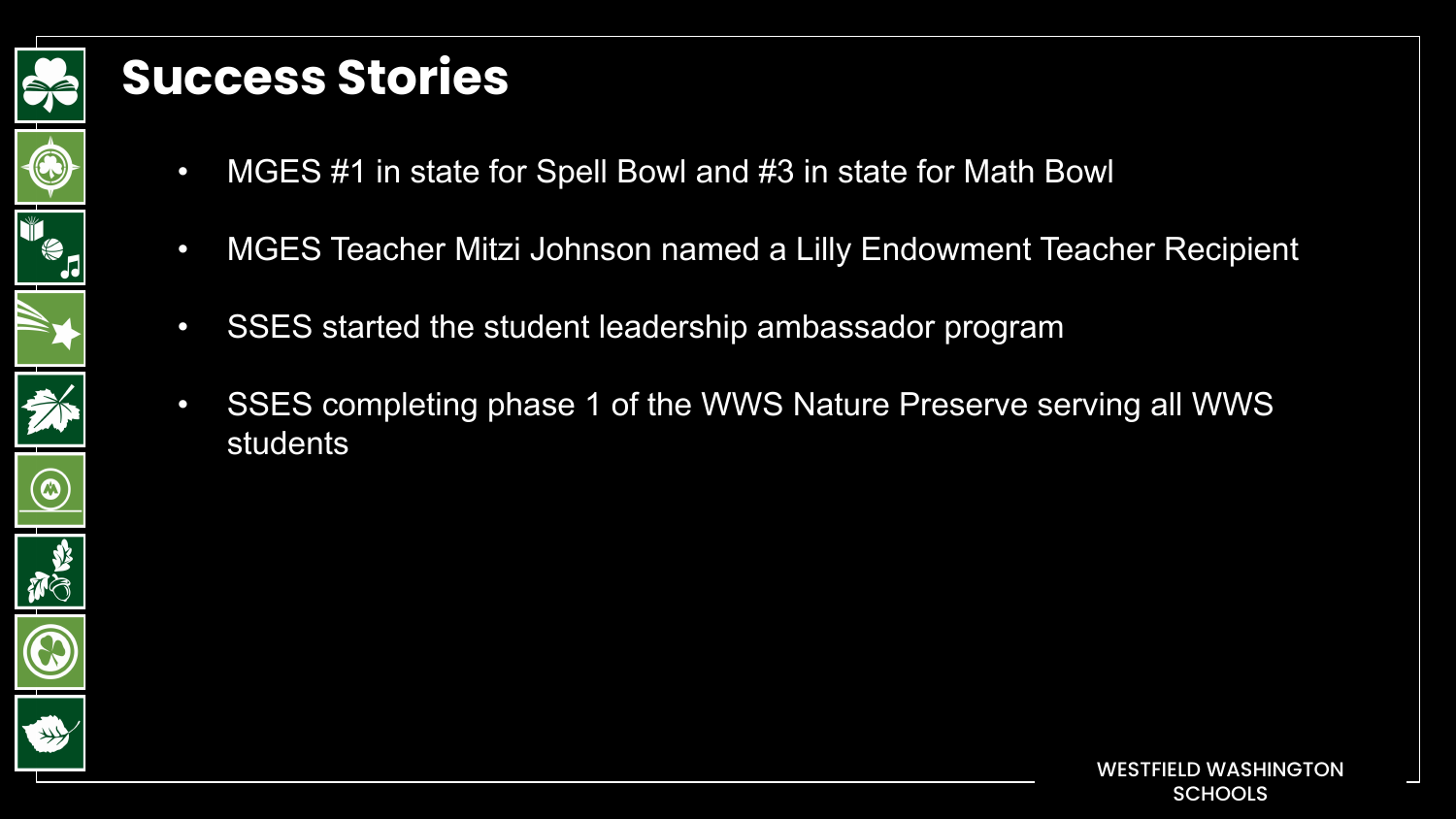

- The Life Skills program at MTES has partnered with the WWS Natatorium to provide a monthly swimming opportunity for students.
- WHS Football Team State Runner Up
- WHS Boys Basketball first ever sectional title
- WHS Marching Band
- 802,898 Miles Driven by our transportation department in 2021-22 school year
- 1,009,661 Meals Served to Students in the 2021-22 school year

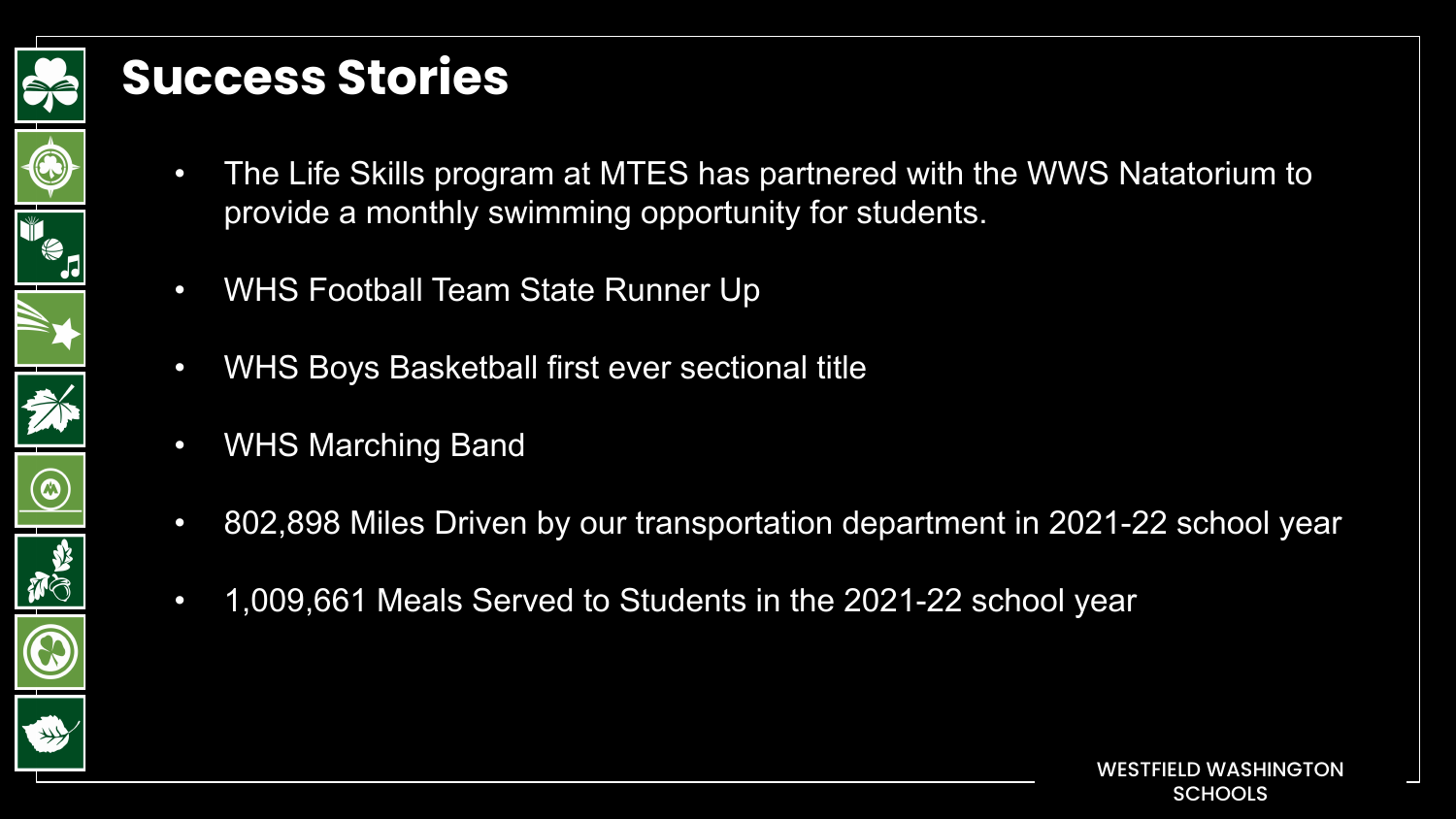O

 $\circledcirc$ 

• District Tax Rate has Decreased from \$2.1566 in 2016 to \$1.4000 in 2022. A **35% Decrease**



**SCHOOLS**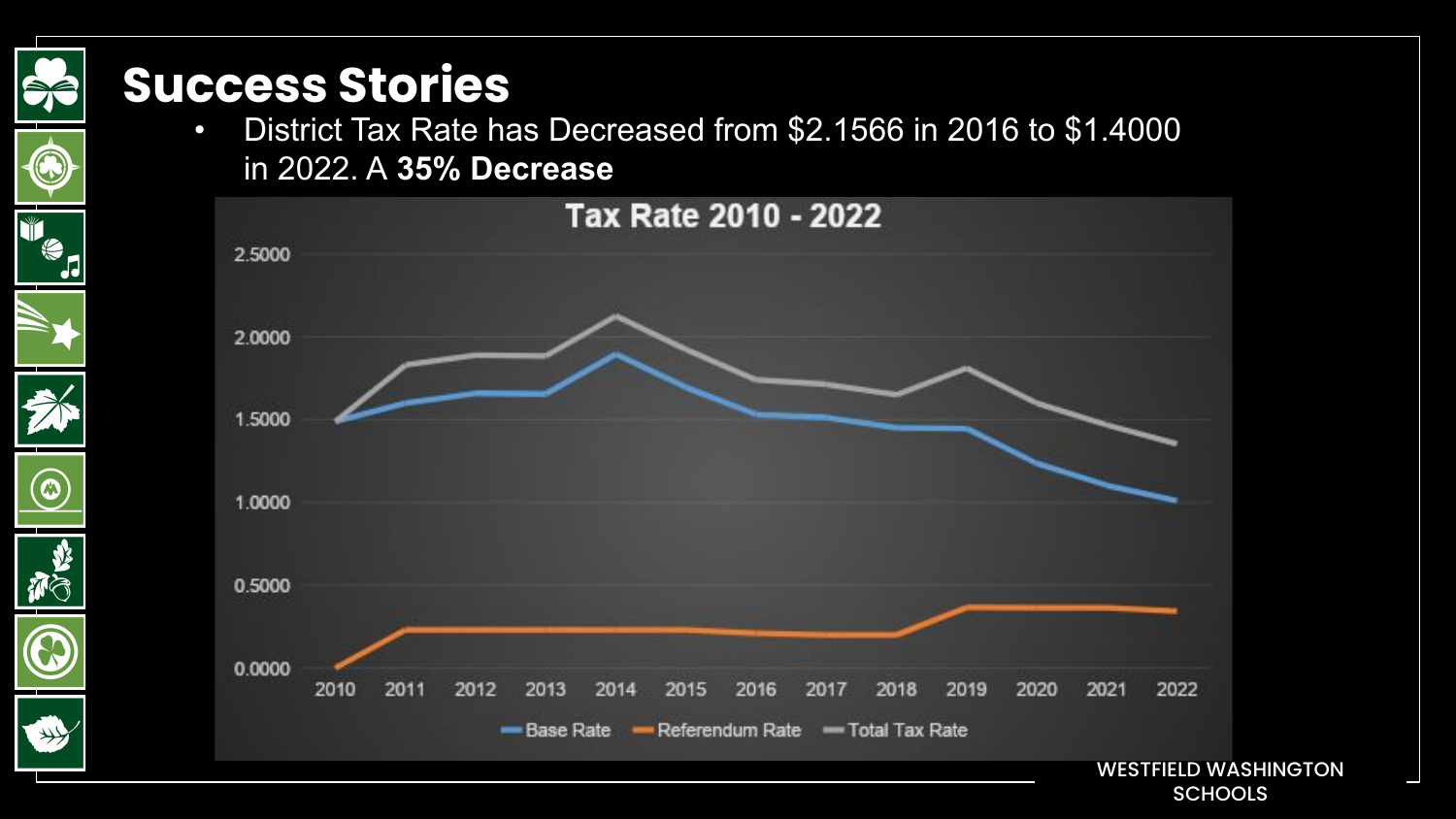**BE** 

 $\bigcirc$ 

 $\circledcirc$ 

移行

 $\mathbb{G}% _{n}^{X}$ 

Ŭ '€<br>D • District total reserves have increased from 217,600 in 2018 to \$16.8 million in 2021



WESTFIELD WASHINGTON **SCHOOLS**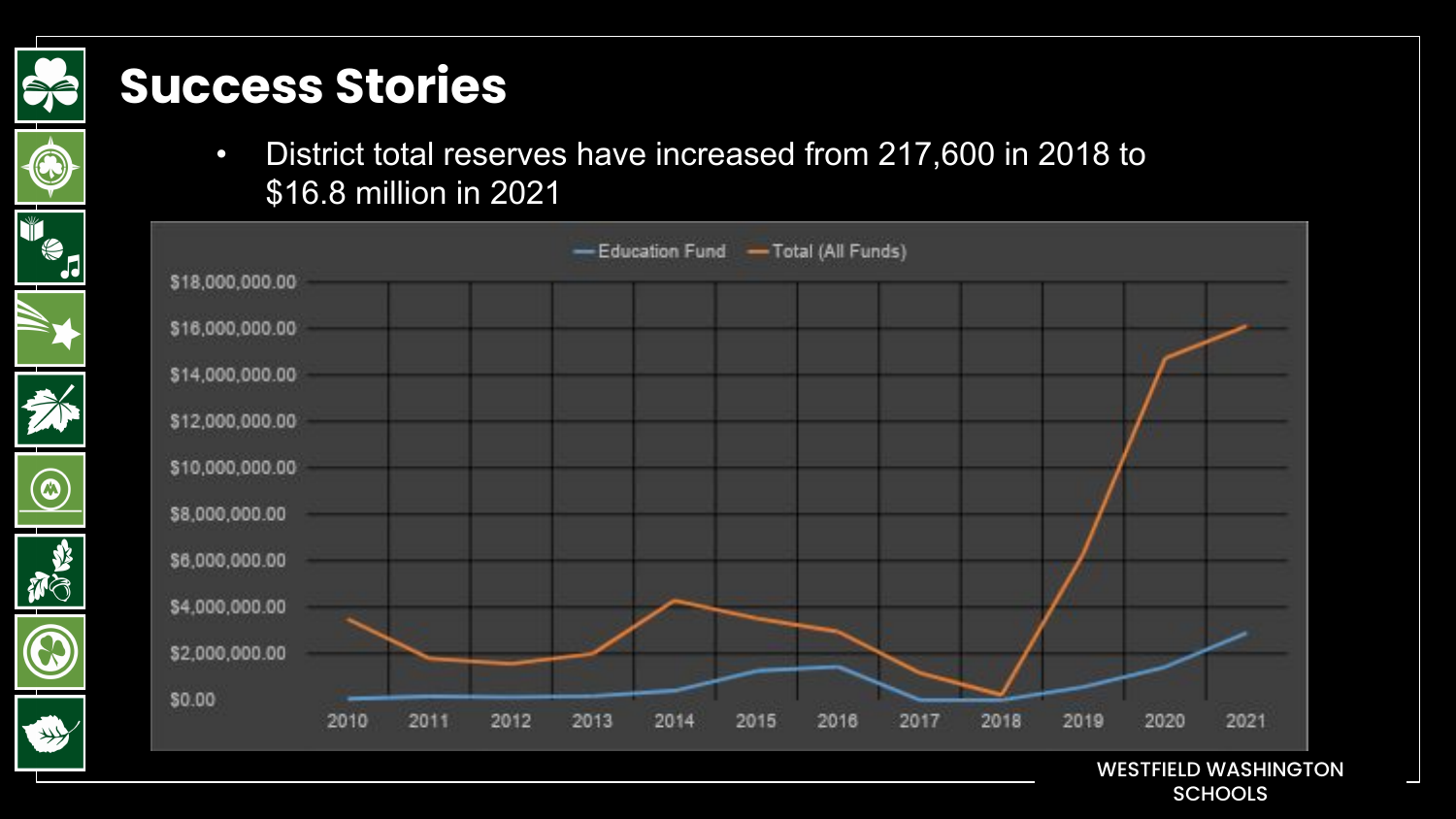C

 $\circledcirc$ 

• Education Fund reserves have increased from \$0.00 in 2018 to \$4.1 million in 2021 - **Goal 8%**

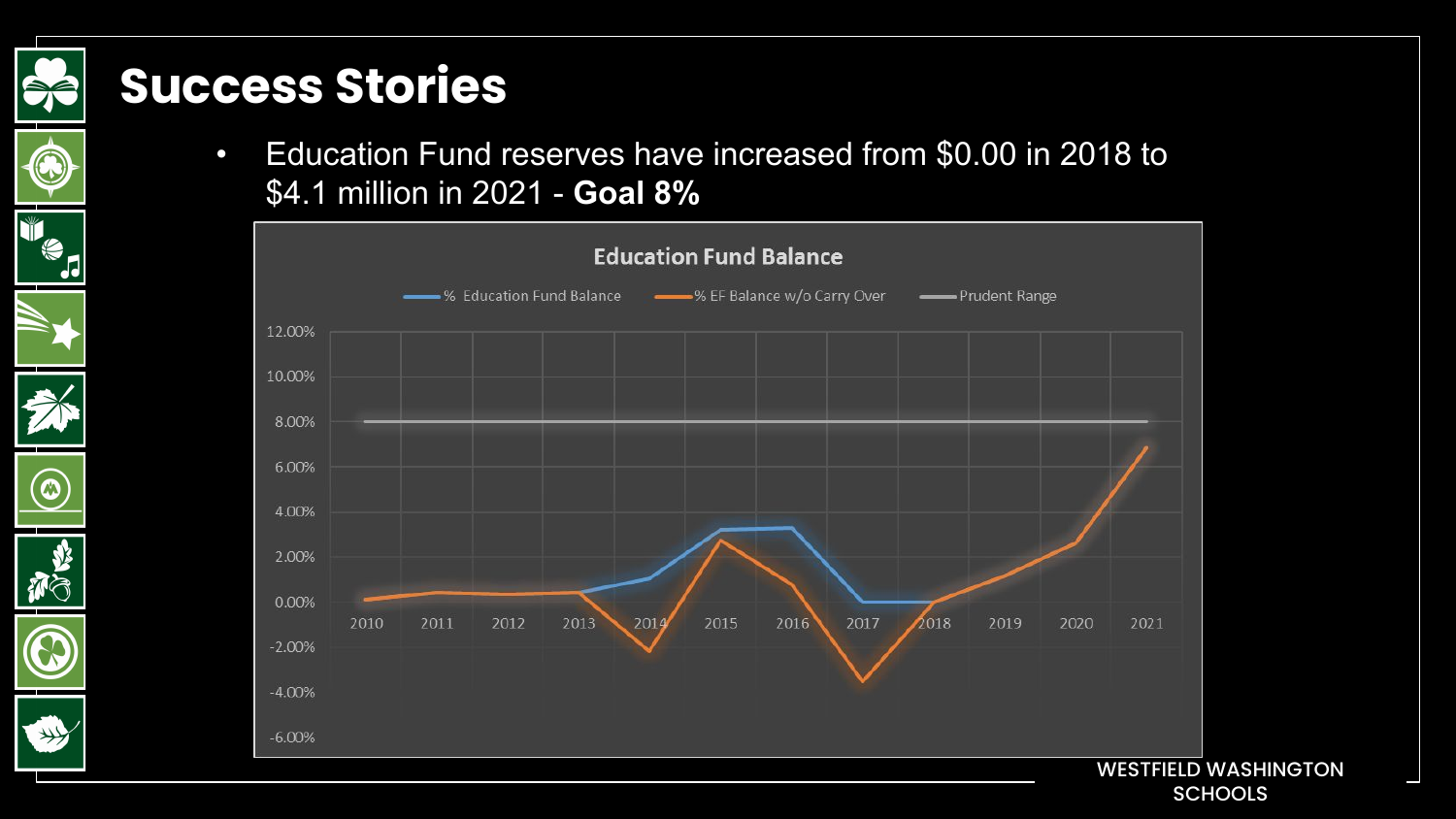

- Increased Bond Rating from BBB+ to A-, Lower interest rates on projects
- Estimated Savings of \$100,000 on our Early Learning Center Project

**Downside scenario** 

**Standard and Poor's Rating Comments**

We could lower the rating if declining enrollment, a decline in state-aid receipts, or another budgetary pressure leads to a material decrease in the school corporation's level of available cash reserves.

#### **Upside scenario**

If the school corporation were able to significantly increase and maintain a higher level of available cash balances, assuming no deterioration in the school corporation's other credit factors, we could raise the rating.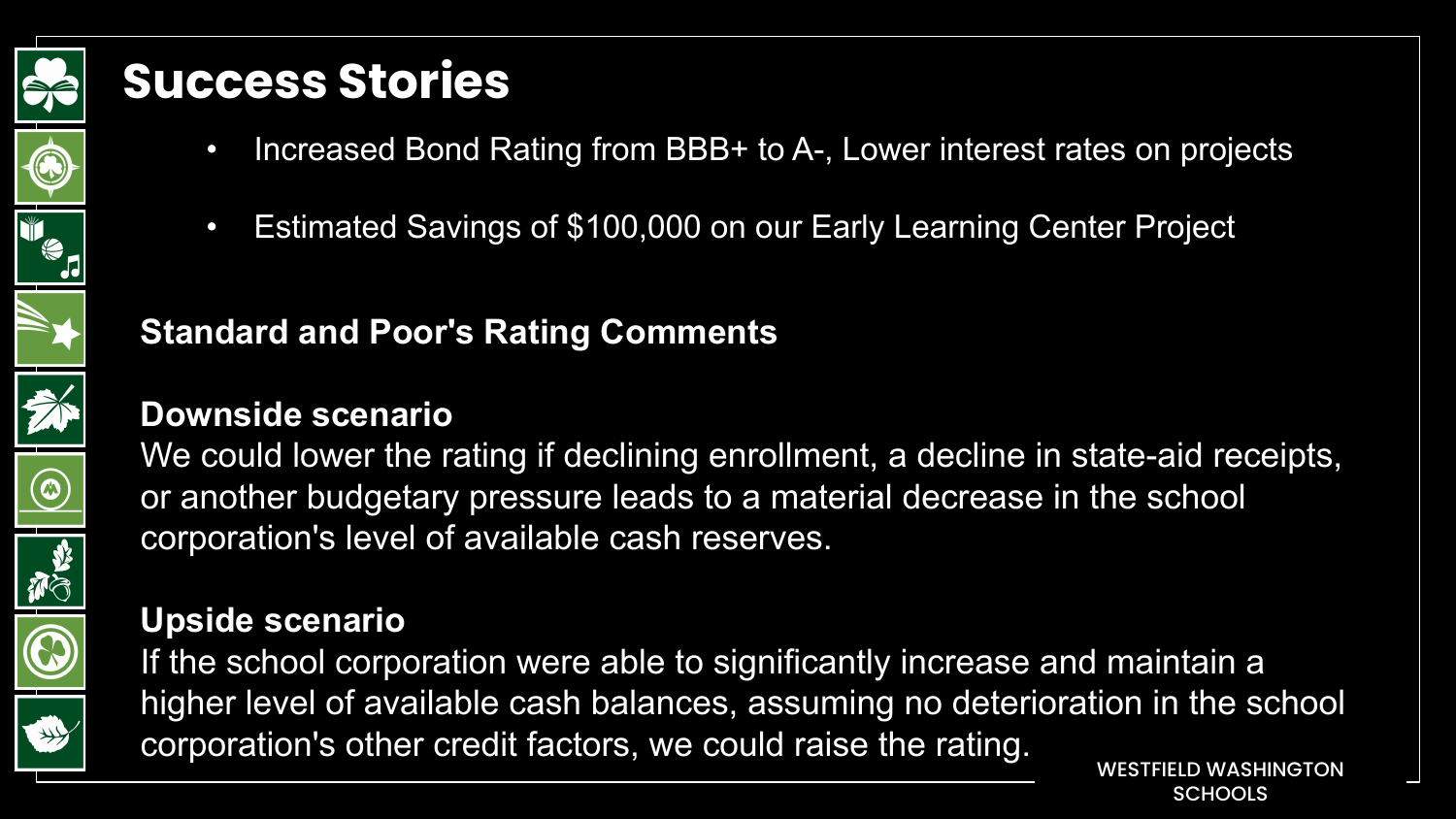

## **Why We Are Here Today**



 $\circledcirc$ 

#### State Funding and Property Tax Caps

| <b>State Funding</b><br>(Below Average, FY2022) | \$4,429,659 |
|-------------------------------------------------|-------------|
| <b>Circuit Breaker Loss</b>                     | \$5,380,292 |
| <b>Total Gap in Funding</b>                     | \$9,809,951 |

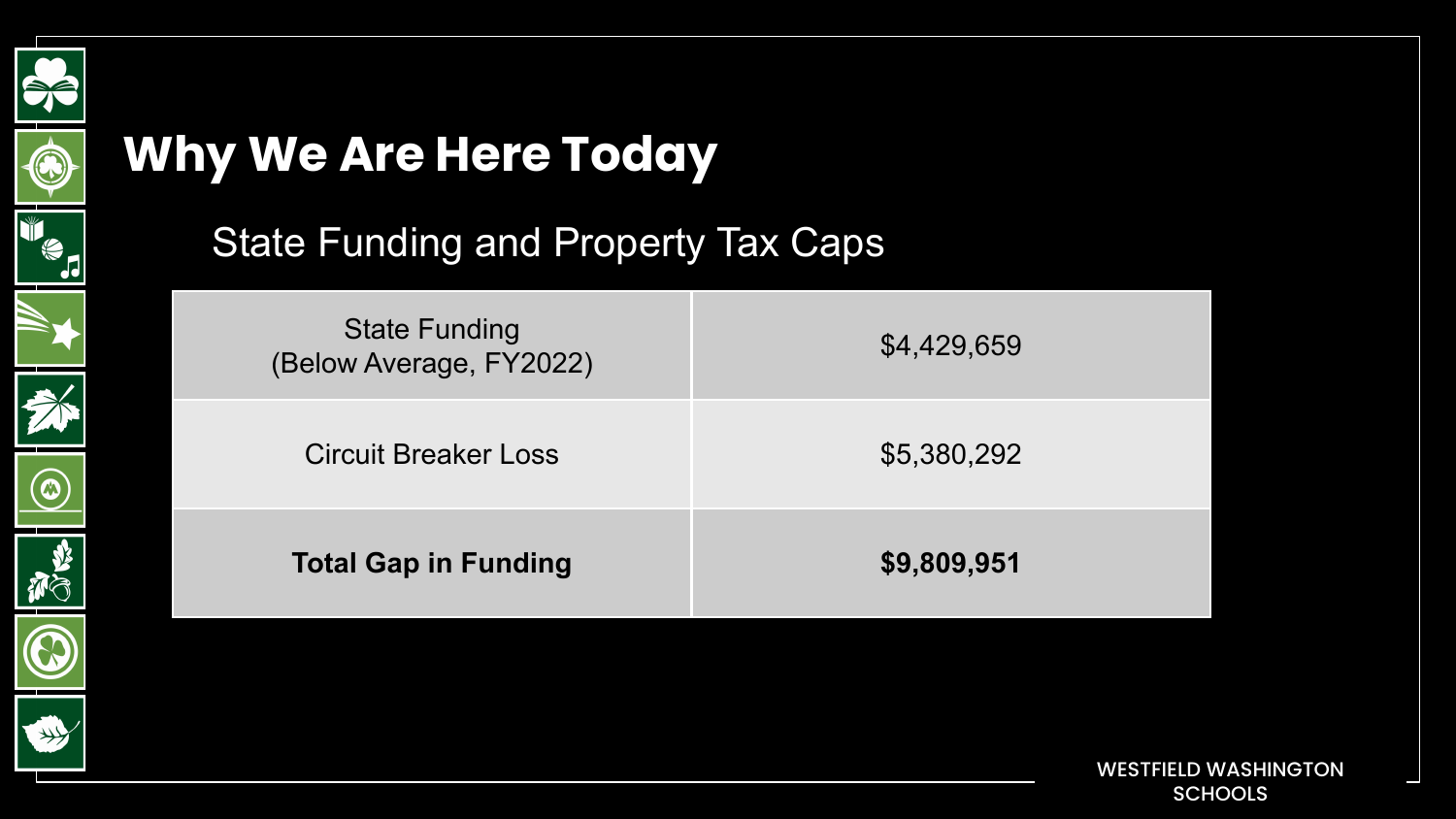

## **Why We Are Here Today**

#### State Funding

- Average Funding per Student in Indiana \$7,144
- Westfield's Average Funding per Student \$6,637
- \$507 Less than the average per student
- 2021-22 Enrollment 8,737
- \$4,429,659 less in funding per year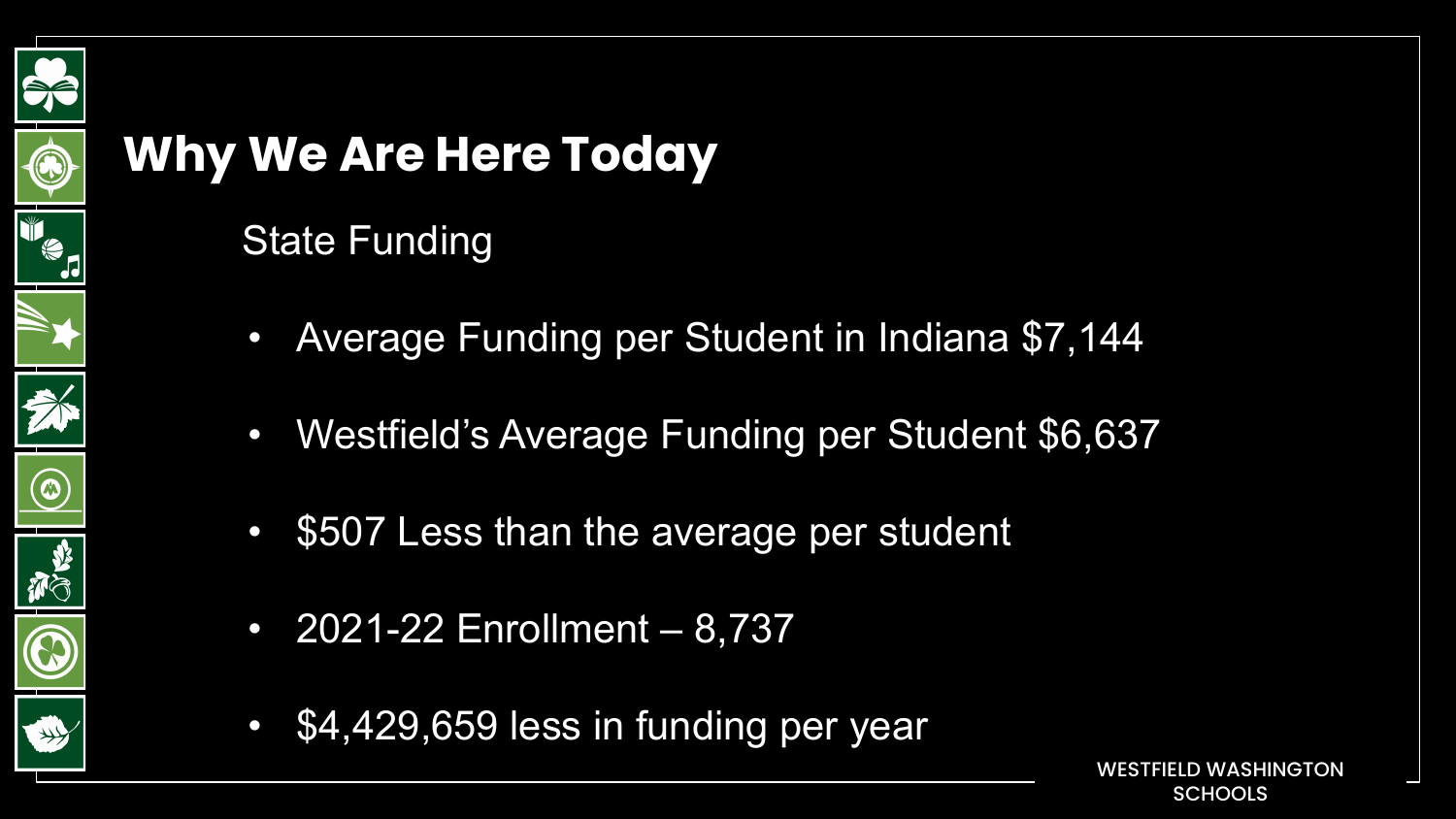





## 、<br>「から



# E

## **Example Property Tax Bill**

| Spring installment due on or before May 10, 2022 and Fall installment due on or before November 10, 2022. |                                               |               |
|-----------------------------------------------------------------------------------------------------------|-----------------------------------------------|---------------|
| <b>TABLE 1: SUMMARY OF YOUR TAXES</b>                                                                     |                                               |               |
| <b>ASSESSED VALUE AND TAX SUMMARY</b>                                                                     | 2020 Pay 2021                                 |               |
| 1a. Gross assessed value of homestead property                                                            |                                               | 2021 Pay 2022 |
| 1b. Gross assessed value of other residential property and farmland                                       | \$321,600.00                                  | \$338,600.00  |
| 1c. Gross assessed value of all other property, including personal property                               | \$0.00                                        | \$0.00        |
| 2. Equals total gross assessed value of property                                                          | \$0.00                                        | \$0.00        |
| 2a. Minus deductions (see Table 5 below)                                                                  | \$321,600.00                                  | \$338,600.00  |
| 3. Equals subtotal of net assessed value of property                                                      | \$144,810.00                                  | \$150,760.00  |
| 3a. Multiplied by your local tax rate                                                                     | \$176,790.00                                  | \$187,840.00  |
|                                                                                                           | 2.5633                                        | 2.4881        |
| 4. Equals gross tax liability (see Table 3 below)                                                         | \$4,531.66                                    | \$4,673.64    |
| 4a. Minus local property tax credits                                                                      | \$0.00                                        | \$0.00        |
| 4b. Minus savings due to property tax cap (see Table 2 and footnotes below)                               | \$671.62                                      | \$642.98      |
| 4c. Minus savings due to over 65 circuit breaker credit                                                   | \$0.00                                        |               |
| 5. Total property tax liability (see remittance coupon for total amount due)                              |                                               | \$0.00        |
| Please see Table 4 for a summary of other charges to this property.                                       | \$3,860.04                                    | \$4,030.66    |
| <b>TABLE 2: PROPERTY TAX CAP INFORMATION</b>                                                              |                                               |               |
| Property tax cap (1%, 2%, or 3% depending upon combination of property types) <sup>1</sup>                |                                               |               |
| Upward adjustment due to voter-approved projects and charges (e.g., referendum) <sup>2</sup>              | \$3,216.00                                    | \$3,386.00    |
| Maximum tax that may be imposed under cap                                                                 | \$644.04                                      | \$644.66      |
| <b>3. GROSS PROPE</b>                                                                                     | \$3,860.04                                    | \$4,030.66    |
|                                                                                                           |                                               |               |
|                                                                                                           | <b>WESTFIELD WASHINGTON</b><br><b>SCHOOLS</b> |               |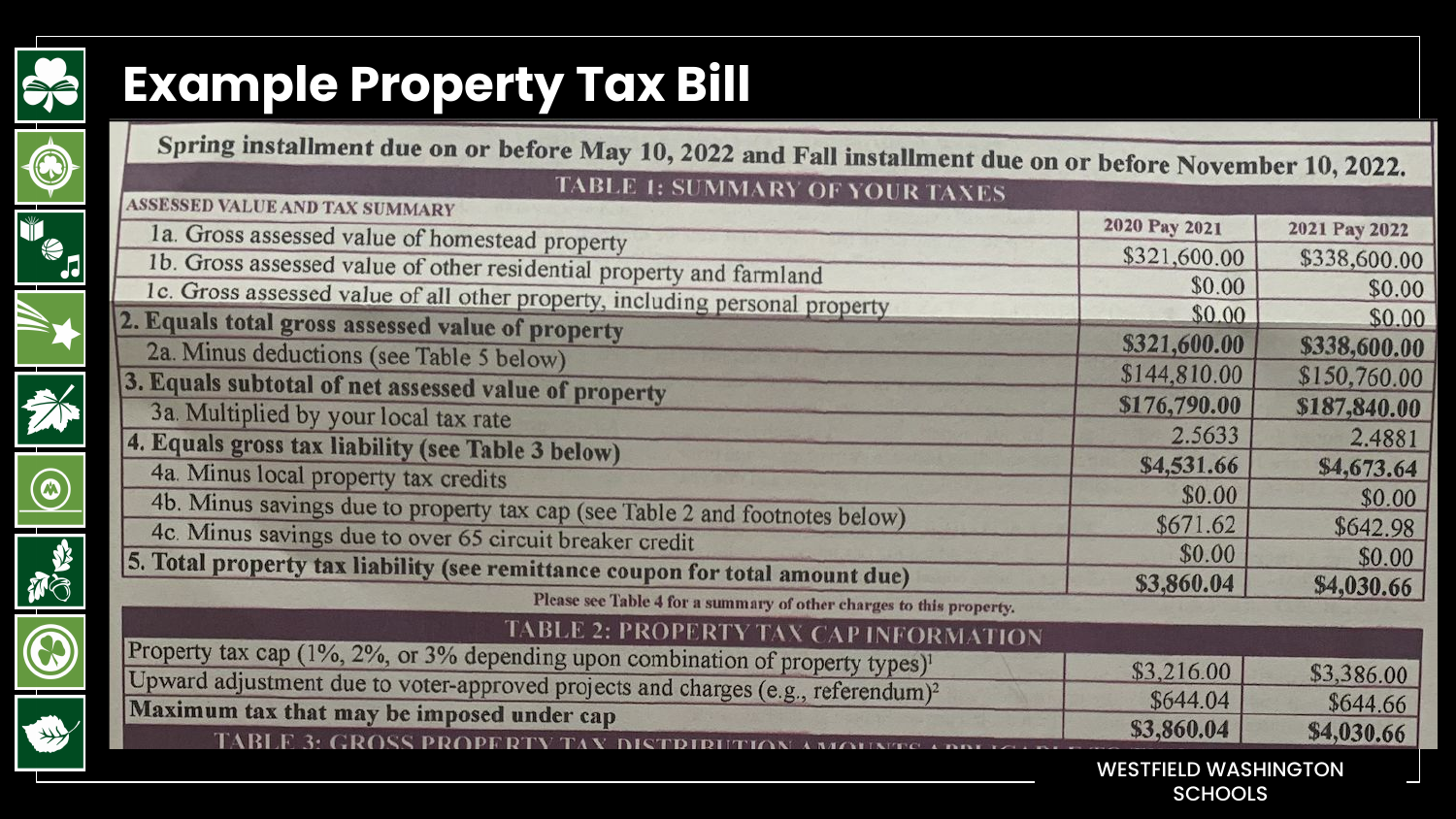

E.

 $\boxed{\widehat{\odot}}$ 

G

## **Why We Are Here Today**

#### Circuit Breaker Impact

| Year                                      | 2019         | 2020         | 2021         | 2022<br>Projected |  |
|-------------------------------------------|--------------|--------------|--------------|-------------------|--|
| Levy                                      | \$55,673,817 | \$54,862,884 | \$54,856,588 | \$58,099,911      |  |
| <b>Actual Collections</b>                 | \$46,192,348 | \$47,271,445 | \$49,476,296 | \$52,635,391      |  |
| <b>Net Circuit</b><br><b>Breaker Loss</b> | \$9,481,469  | \$7,591,439  | \$5,380,292  | \$5,592,990       |  |
| <b>Circuit Breaker</b><br>Loss %          | 17.03%       | 13.84%       | 9.81%        | 9.63%             |  |
| <b>WESTFIELD WASHINGTON</b>               |              |              |              |                   |  |

**SCHOOLS**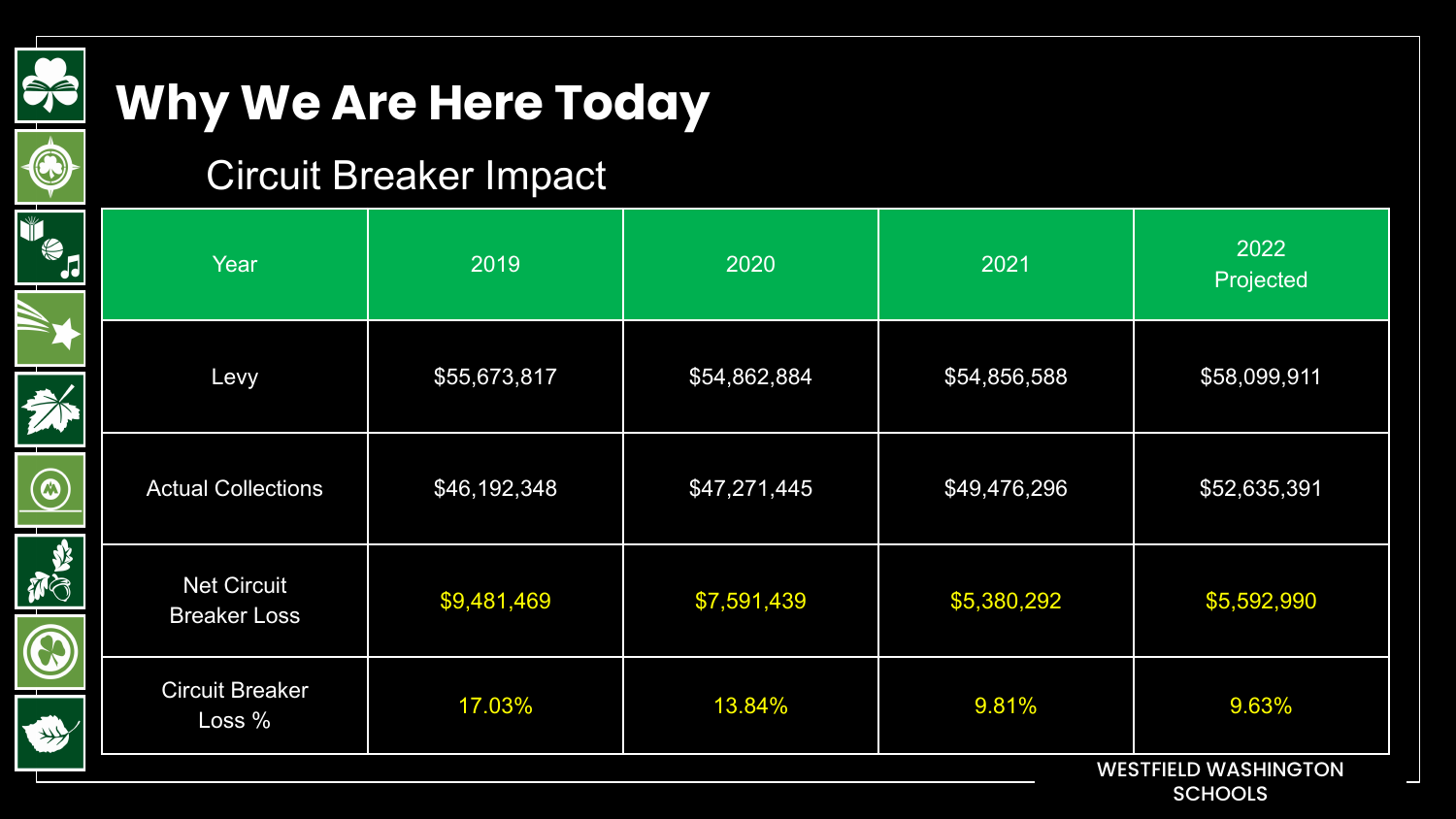## **A Growing School Corporation**

- October 1, 2021 A new family builds and moves into Westfield
- October 10, 2021 Two new students enroll at WWS
- Take the bus to school
- Meet their new teacher

 $\circledcirc$ 

- Take a seat in their new classroom
- February 15, 2022 two students are counted in enrollment
- May 15, 2022 WWS receives funding for two new students
- Fall 2022 Assessed Valuation contains the new house
- June 30, 2023 First tax draw is received with their new house included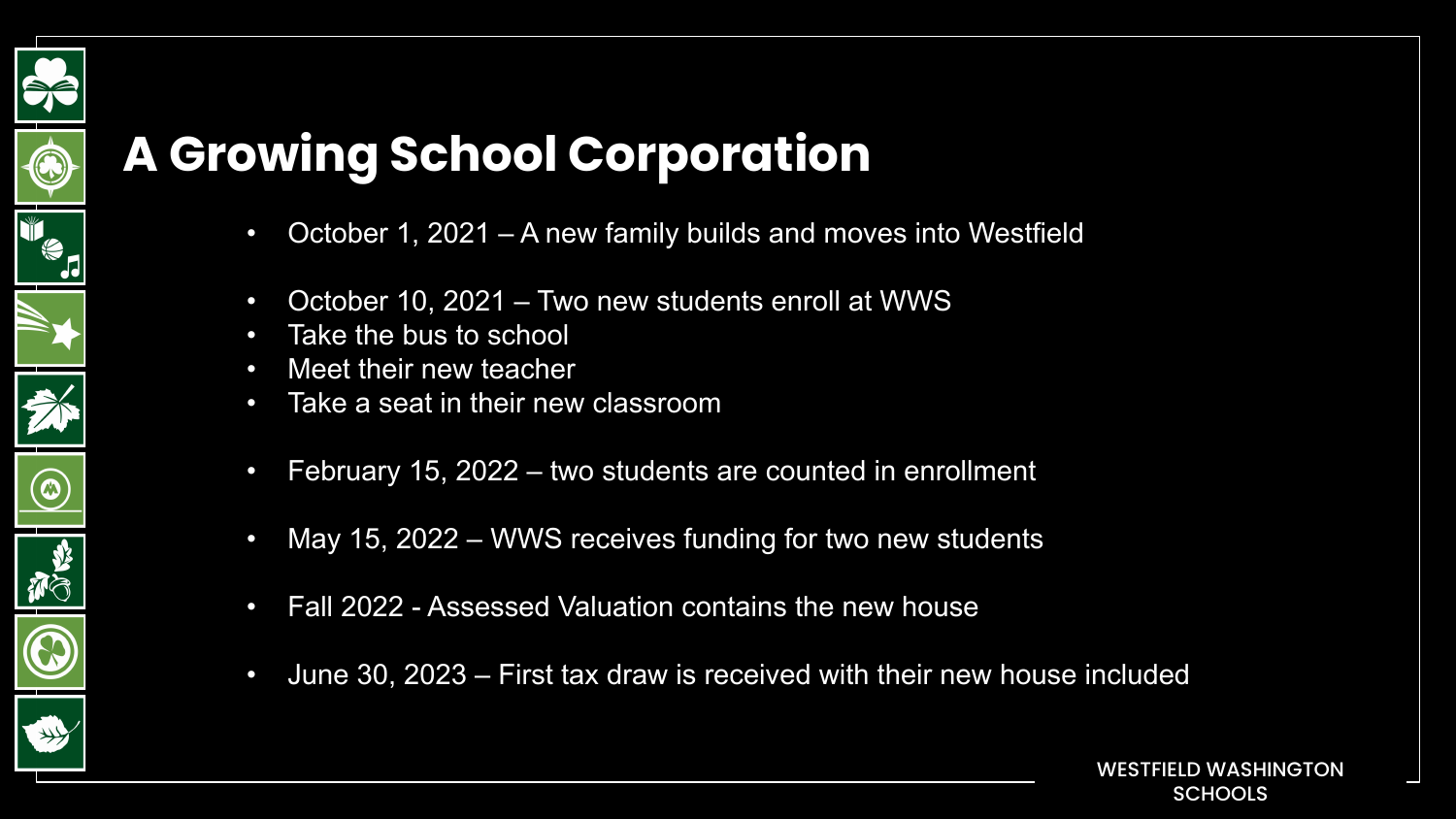## **2016 Operating Referendum**

- Decrease current Operating Referendum Rate from \$0.2300 to \$0.2000, a **13% reduction**
- Maintain Class Sizes

 $\widehat{\bm{\omega}}$ 



WESTFIELD WASHINGTON **SCHOOLS**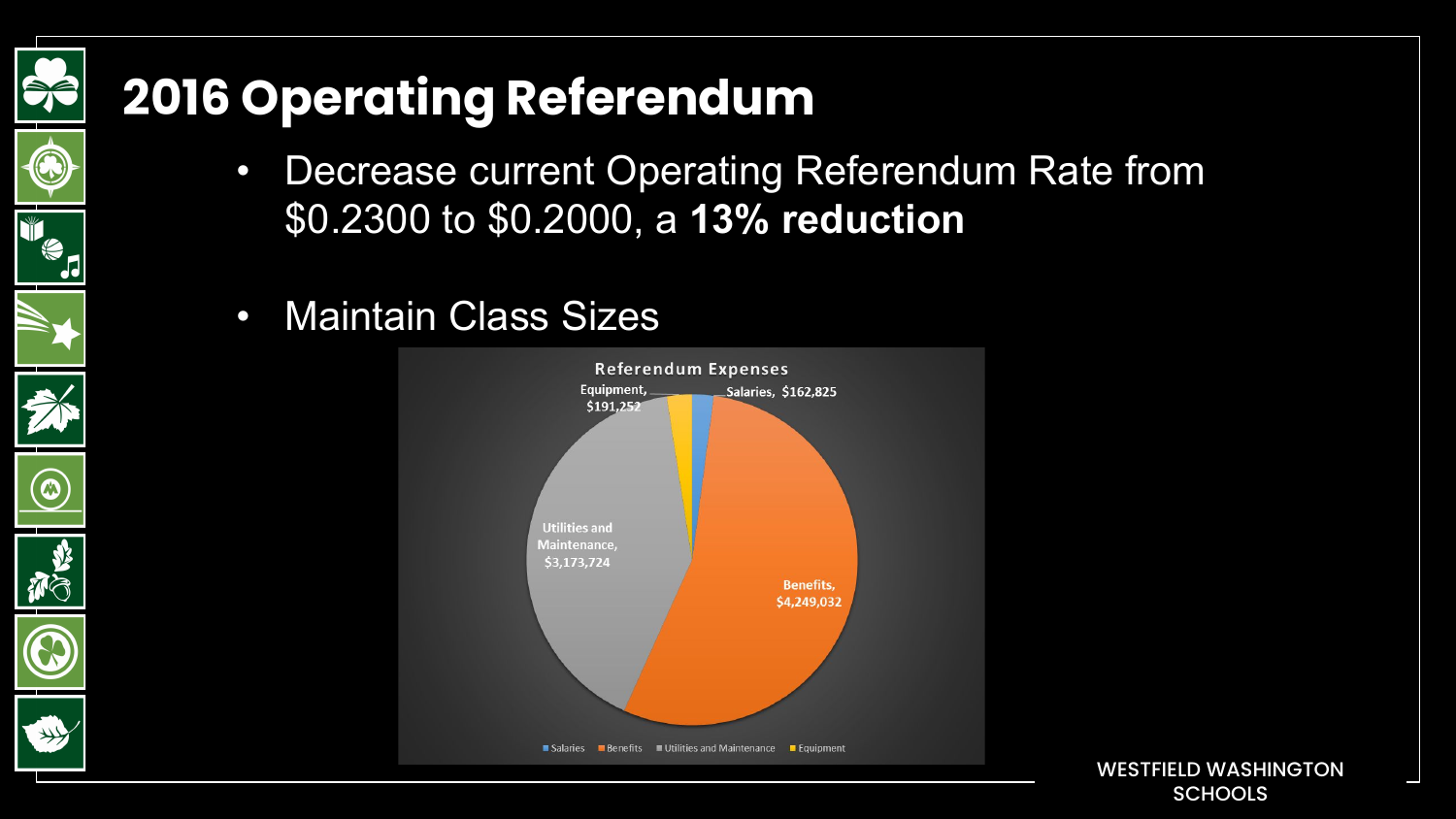

## **Proposed Public Question - DRAFT**

"Shall the Westfield Washington Schools continue to impose increased property taxes paid to the school corporation by homeowners and businesses for eight (8) years immediately following the holding of the referendum for the purpose of retaining and attracting teachers and staff and funding academic and educationally related programs at current levels and to manage class sizes while changing the previously approved maximum referendum tax rate from \$0.20 to \$0.17? The property tax increase requested in this referendum was originally approved by the voters in 2016 and originally increased the average property tax paid to the school corporation per year on a residence within the school corporation by  $\overline{\phantom{a}}$  % and originally increased the average property tax paid to the school corporation per year on a business property within the school corporation by  $\frac{1}{2}$ %."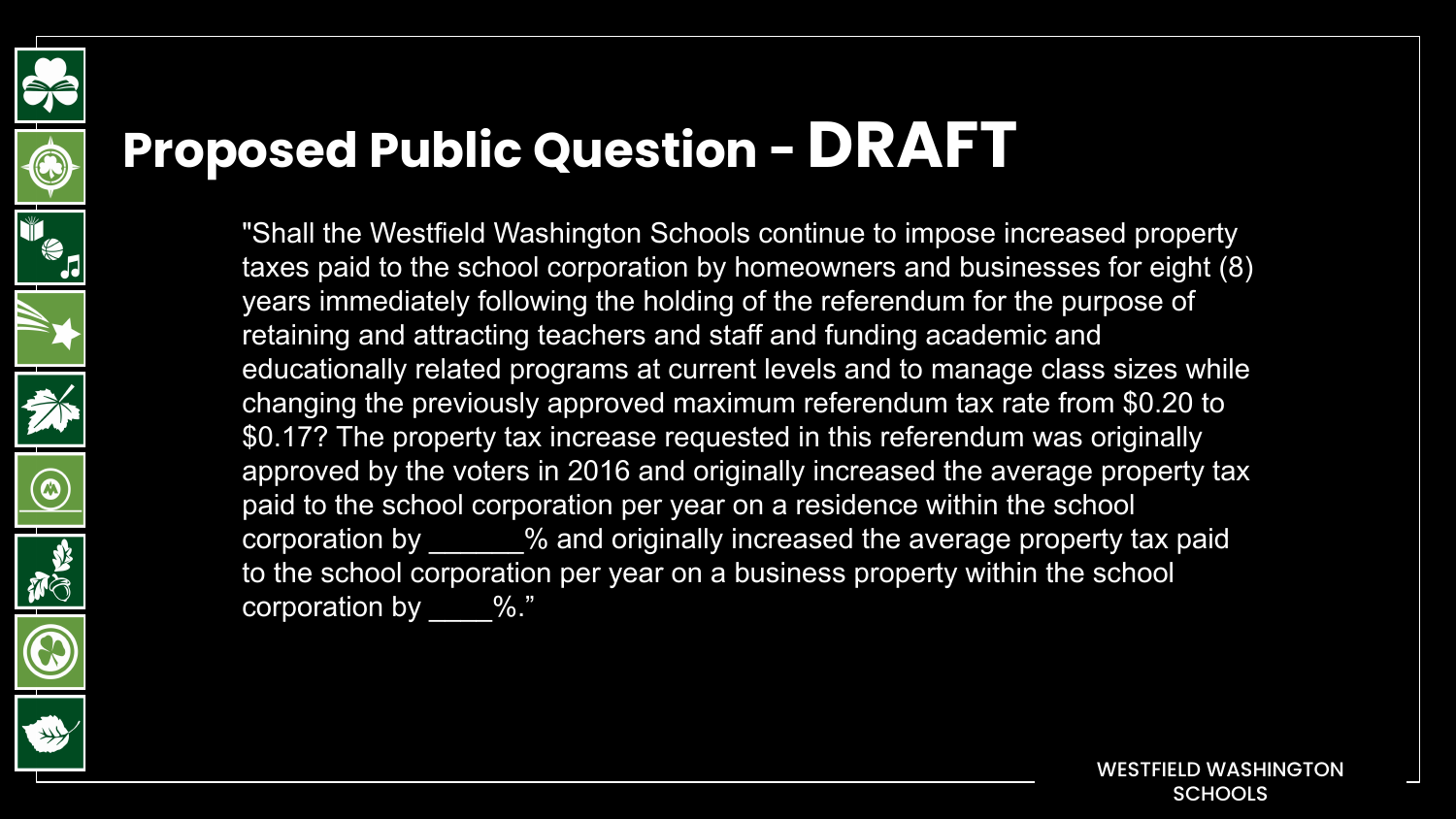

#### **Homeowner Impact**

|                           | <b>Current Operating</b><br><b>Referendum</b> | <b>New Operating</b><br><b>Referendum</b> |
|---------------------------|-----------------------------------------------|-------------------------------------------|
| <b>Home Value</b>         | \$338,600                                     | \$338,600                                 |
| <b>Deductions</b>         | \$150,760                                     | \$150,760                                 |
| <b>Taxable Home Value</b> | \$187,840                                     | \$187,840                                 |
| <b>Referendum Rate</b>    | \$0.2000                                      | \$0.1700                                  |
| Tax Impact per month      | \$31.31                                       | \$26.61                                   |
| Tax Reduction per month   |                                               | \$4.70                                    |

## **15% Reduction in taxes with approval**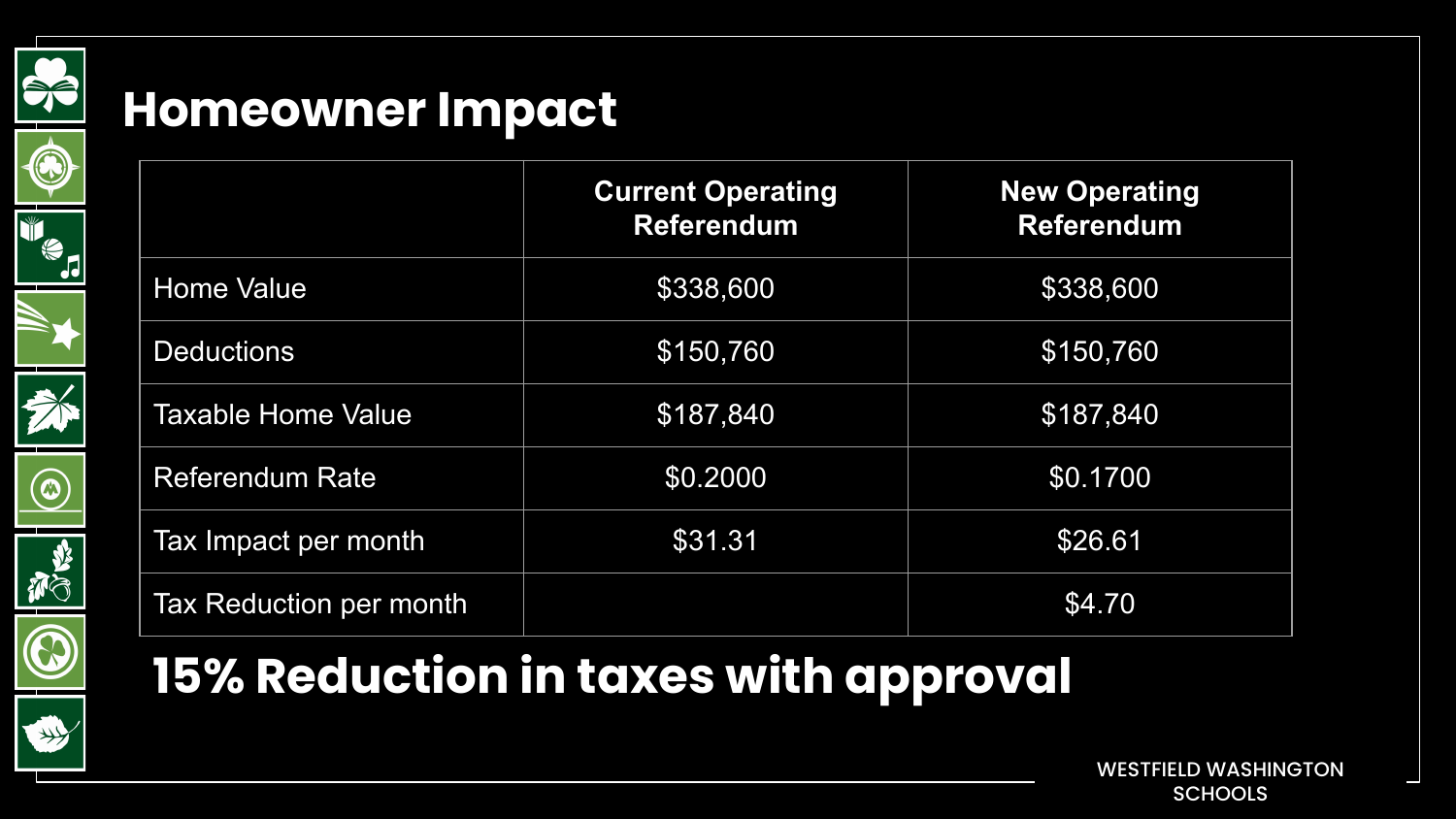## **2022 Operating Referendum – Successful**

- Continue to Retain and Attract Highly Qualified Teachers and Staff
- Decrease current Operating Referendum Rate from \$0.2000 to \$0.1700, a **15% reduction, beginning in 2023**
- Maintain Low Class Sizes

PÉ

 $\bigcirc$ 

 $\circledcirc$ 

 $\bigcirc$ 

- Start an Orchestra and Agriculture Science Program
- LD WASHINGTON • Protect Property Values, Better Schools Better Homes

**SCHOOLS**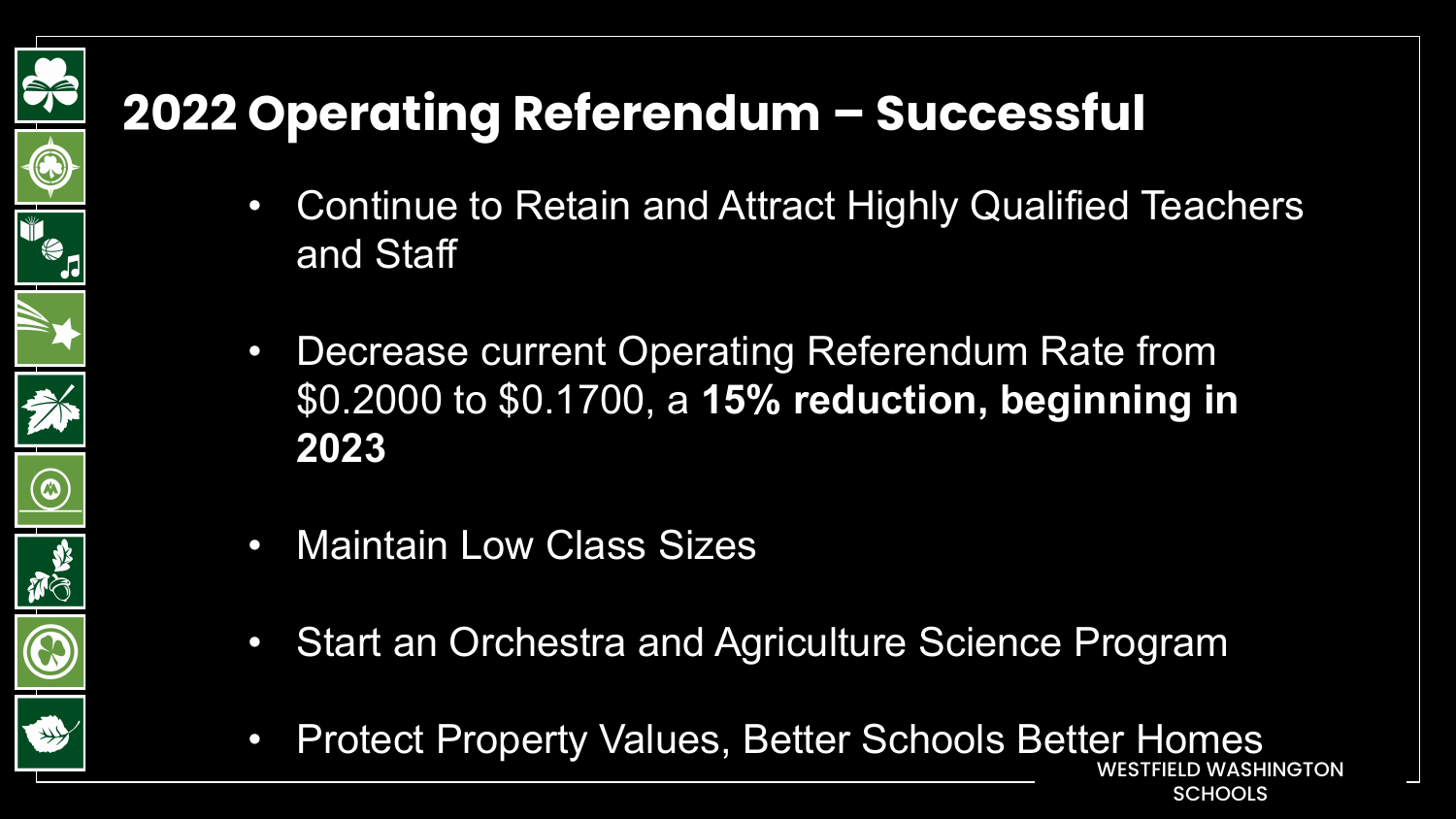## **2022 Operating Referendum – Fails to Pass**

DÉ

◉

 $\circledcirc$ 

- 2023 Operating Referendum Rate remains at \$0.2000
- Increase Class Sizes, Minimum of 30 students
- Staffing cuts will occur across the district
- Future Academic and Extra-Curricular Program Expansions will be tabled
- Implementation of Transportation of Walk Zones